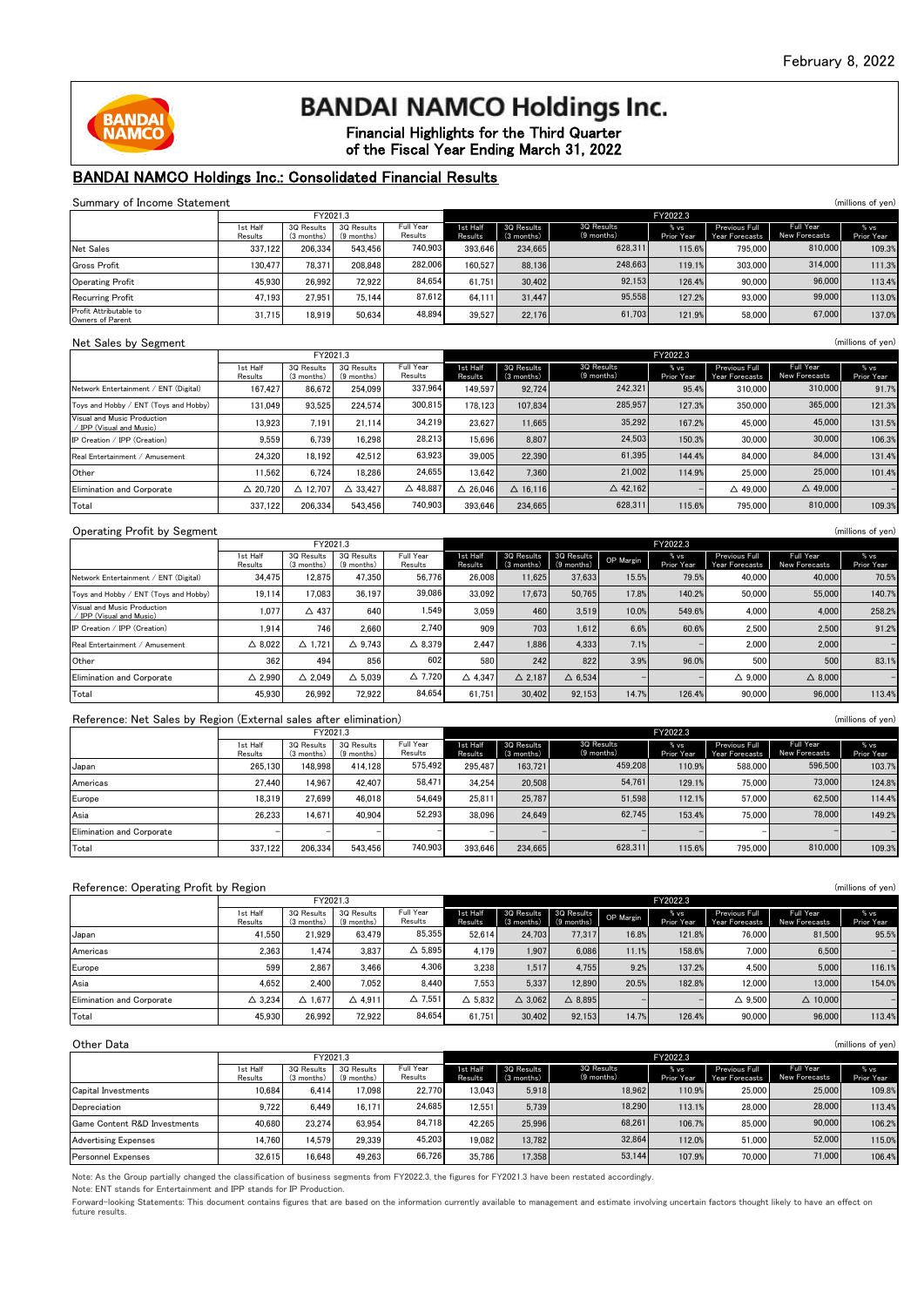| [Sales of IPs (Groupwide)] |           |                             |           | (billion yen)                        |
|----------------------------|-----------|-----------------------------|-----------|--------------------------------------|
|                            | FY2021.3  |                             | FY2022.3  |                                      |
|                            | 3Q (9mo.) | <b>Full Year</b><br>Results | 3Q (9mo.) | <b>Full Year</b><br><b>Forecasts</b> |
| Aikatsu!                   | 1.4       | 2.0                         | 1.6       | 2.5                                  |
| Anpanman                   | 6.4       | 8.7                         | 7.2       | 9.5                                  |
| Ultraman                   | 6.4       | 8.6                         | 12.3      | 17.0                                 |
| <b>KAMEN RIDER</b>         | 22.8      | 28.9                        | 22.6      | 30.0                                 |
| Mobile Suit Gundam         | 67.6      | 95.0                        | 76.1      | 108.0                                |
| Super Sentai               | 3.6       | 5.2                         | 3.3       | 5.0                                  |
| <b>DRAGON BALL</b>         | 90.7      | 127.4                       | 91.3      | 136.5                                |
| <b>NARUTO</b>              | 15.1      | 21.4                        | 17.8      | 19.5                                 |
| <b>Pretty Cure</b>         | 4.4       | 6.6                         | 3.8       | 7.0                                  |
| ONE PIECE                  | 27.8      | 38.0                        | 33.4      | 44.0                                 |
|                            |           |                             |           |                                      |

\*Figures are calculated based on sales before elimination of inter-segment transactions.

| [Sales of IPs (Toys and Hobby Business, Japan)]<br>(billion yen) |           |                      |           |                        |  |  |  |  |  |
|------------------------------------------------------------------|-----------|----------------------|-----------|------------------------|--|--|--|--|--|
|                                                                  | FY2021.3  |                      | FY2022.3  |                        |  |  |  |  |  |
|                                                                  | 3Q (9mo.) | Full Year<br>Results | 3Q (9mo.) | Full Year<br>Forecasts |  |  |  |  |  |
| Aikatsu!                                                         | 0.9       | 1.0                  | 0.9       | 1.0 <sub>l</sub>       |  |  |  |  |  |
| Anpanman                                                         | 6.2       | 8.3                  | 6.6       | 9.0                    |  |  |  |  |  |
| Ultraman                                                         | 3.7       | 4.9                  | 6.0       | 7.5                    |  |  |  |  |  |
| <b>KAMEN RIDER</b>                                               | 18.9      | 24.3                 | 16.9      | 22.5                   |  |  |  |  |  |
| Mobile Suit Gundam                                               | 30.9      | 41.0                 | 33.9      | 44.0                   |  |  |  |  |  |
| Super Sentai                                                     | 3.0       | 4.5                  | 2.7       | 4.5                    |  |  |  |  |  |
| <b>DRAGON BALL</b>                                               | 11.5      | 15.4                 | 16.0      | 19.0                   |  |  |  |  |  |
| <b>Pretty Cure</b>                                               | 4.4       | 6.6                  | 3.7       | 7.0                    |  |  |  |  |  |
| Pokémon                                                          | 4.5       | 6.0                  | 4.2       | 6.0                    |  |  |  |  |  |
| ONE PIECE                                                        | 5.1       | 7.1                  | 8.4       | 10.0                   |  |  |  |  |  |

\*Figures are calculated based on sales before elimination of inter-segment transactions.

## 【**Digital Business (Sales by major category)**】 (billion yen)

|                 | FY2021.3  |                  |           | FY2022.3         |
|-----------------|-----------|------------------|-----------|------------------|
|                 | 3Q (9mo.) | <b>Full Year</b> | 3Q (9mo.) | <b>Full Year</b> |
|                 |           | Results          |           | Forecasts        |
| Network content | 154.1     | 207.7            | 131.9     | 177.0            |
| Home video game | 93.0      | 118.1            | 98.8      | 122.0            |

## 【**Home Video Game (Number of titles and unit sales)**】

|                                         |                   | FY2021.3          |                   |                          | FY2022.3          |                   |                            |            |  |  |
|-----------------------------------------|-------------------|-------------------|-------------------|--------------------------|-------------------|-------------------|----------------------------|------------|--|--|
|                                         | 3Q (9mo.)         |                   |                   | <b>Full Year Results</b> | 3Q (9mo.)         |                   | <b>Full Year Forecasts</b> |            |  |  |
|                                         | # of              | <b>Units Sold</b> |                   | <b>Units Sold</b>        | # of              | <b>Units Sold</b> | # of                       | Units Sold |  |  |
|                                         | <b>New Titles</b> | (thousand)        | <b>New Titles</b> | (thousand)               | <b>New Titles</b> | (thousand)        | <b>New Titles</b>          | (thousand) |  |  |
| Japan                                   | 33                | 2,713             | 44                | 3,469                    | 42                | 3,058             | 52                         | 4,000      |  |  |
| Americas                                | 21                | 12,100            | 25                | 16,280                   | 36                | 15,089            | 45                         | 21,000     |  |  |
| Europe                                  | 27                | 17,532            | 34 I              | 21,749                   | 39 l              | 18,073            | 48                         | 22,500     |  |  |
| <b>Group Total</b>                      | 81                | 32,345            | 103               | 41.498                   | 117               | 36,220            | 145                        | 47,500     |  |  |
| I Localized versions                    | 38                |                   | 52                |                          | 68                |                   | 83                         |            |  |  |
| After elimination of localized versions |                   |                   |                   |                          |                   |                   |                            |            |  |  |
| <b>Group Total</b>                      | 43                | 32,345            | 51                | 41,498                   | 49                | 36,220            | 62                         | 47,500     |  |  |

#### 【**Digital Card Sales (Units sold)**】 (million pieces)

| LUIGICA CAIU JAICS (UIIILS SUIUI) |           |                             |                 | THILIOH DIECEST        |  |
|-----------------------------------|-----------|-----------------------------|-----------------|------------------------|--|
|                                   | FY2021.3  |                             | FY2022.3        |                        |  |
|                                   | 3Q (9mo.) | <b>Full Year</b><br>Results | 3Q (9mo.)       | Full Year<br>Forecasts |  |
| Digital card sales                | 86        | 126                         | 96 <sub>1</sub> | 137                    |  |

\*Figures are estimates based on management accounting.